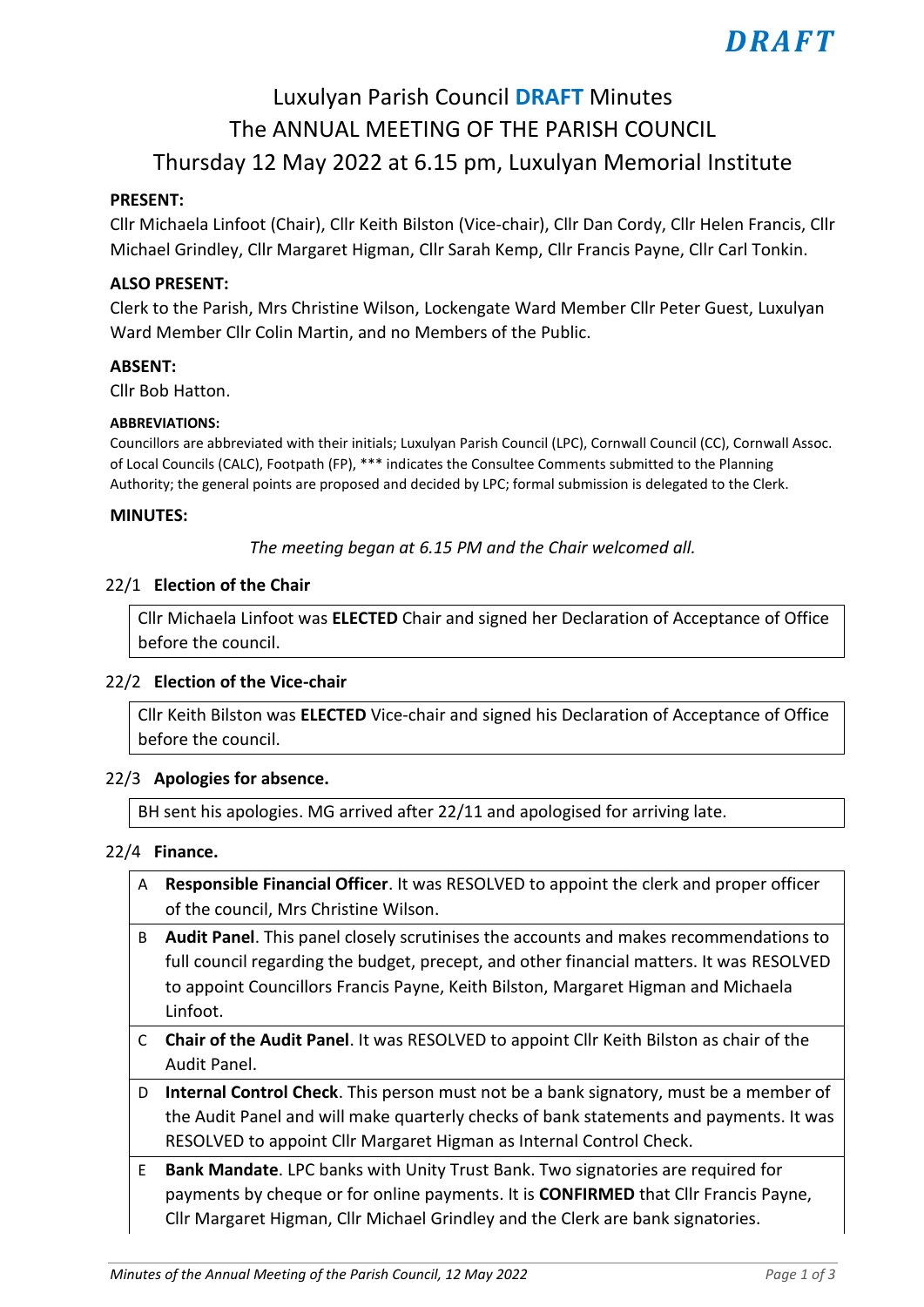F **Transparency Code for Smaller Councils**. The Council RESOLVED (proposed SK, 2nd ML) to continue its voluntary compliance with the Code.

# 22/5 **Staffing Committee.**

- A The council RESOLVED to appoint these members to the Staffing Committee: Cllr Keith Bilston, Cllr Michaela Linfoot, Cllr Dan Cordy, Cllr Carl Tonkin.
- B It was RESOLVED to appoint Cllr Keith Bilston as Chair of the Staffing Committee.

# 22/6 **Planning Working Party**

It was RESOLVED to disband the Planning Working Party (proposed ML,  $2^{nd}$  KB) which has not attracted members of the public to participate, as was originally intended. As has been the case for some time, planning site visits for all councillors will be arranged when needed.

#### 22/7 **Risk Assessment Working Party**

The council RESOLVED to appoint Cllr Michael Grindley, Cllr Sarah Kemp and the Clerk to the Risk Assessment Working Party. All risk assessments will be approved at full council.

#### 22/8 **Projects Working Party**

The council RESOLVED to appoint Cllr Helen Francis, Cllr Francis Payne and Cllr Sarah Kemp to the Projects Working Party. They will consider future parish council projects.

# 22/9 **Trustees for the Luxulyan Memorial Institute**

In accordance with the LMI constitution which allows four parish council trustees, it was RESOLVED to appoint Councillors Keith Bilston, Michaela Linfoot, Carl Tonkin and Dan Cordy as trustees.

#### 22/10 **Luxulyan Parish Community Fund**

The council RESOLVED to appoint Cllr Helen Francis and Cllr Sarah Kemp to the Panel of the Luxulyan Parish Community Fund. The clerk will contact the secretary of the LPCF to update the webpage on the parish council website.

#### 22/11 **Appointment of Lead Councillors and Representatives**

A **Footpath Committee**. The council RESOLVED to appoint Cllr Helen Francis as LPC representative on the Luxulyan Footpath Committee, which is formed by residents of the parish.

# B Community Network Panels

i. **St Blazey, Fowey & Lostwithiel Community Network Panel**. (This includes: Luxulyan , Lanlivery, Lostwithiel, St Winnow, Braddock, Boconnoc, St Veep, St Sampson, Tywardreath & Par, Fowey, St Blaise) The council RESOLVED to appoint Cllr Michaela Linfoot and Cllr Keith Bilston as parish council representatives on the Community Network Panel. LPC has one vote. The meetings are open to the public, but the members of the public may not vote.

ii. China Clay Community Network Panel. (Treverbyn, Roche, St Dennis, St Enoder, St Stephen-in-Brannel) In the past LPC has attended these meetings, but LPC is not a member of the China Clay CNP and does not have a vote. It was **AGREED** to no longer send an LPC representative. Ward Member Guest sits on the Panel and promised to keep LPC abreast of issues that may affect the parish.